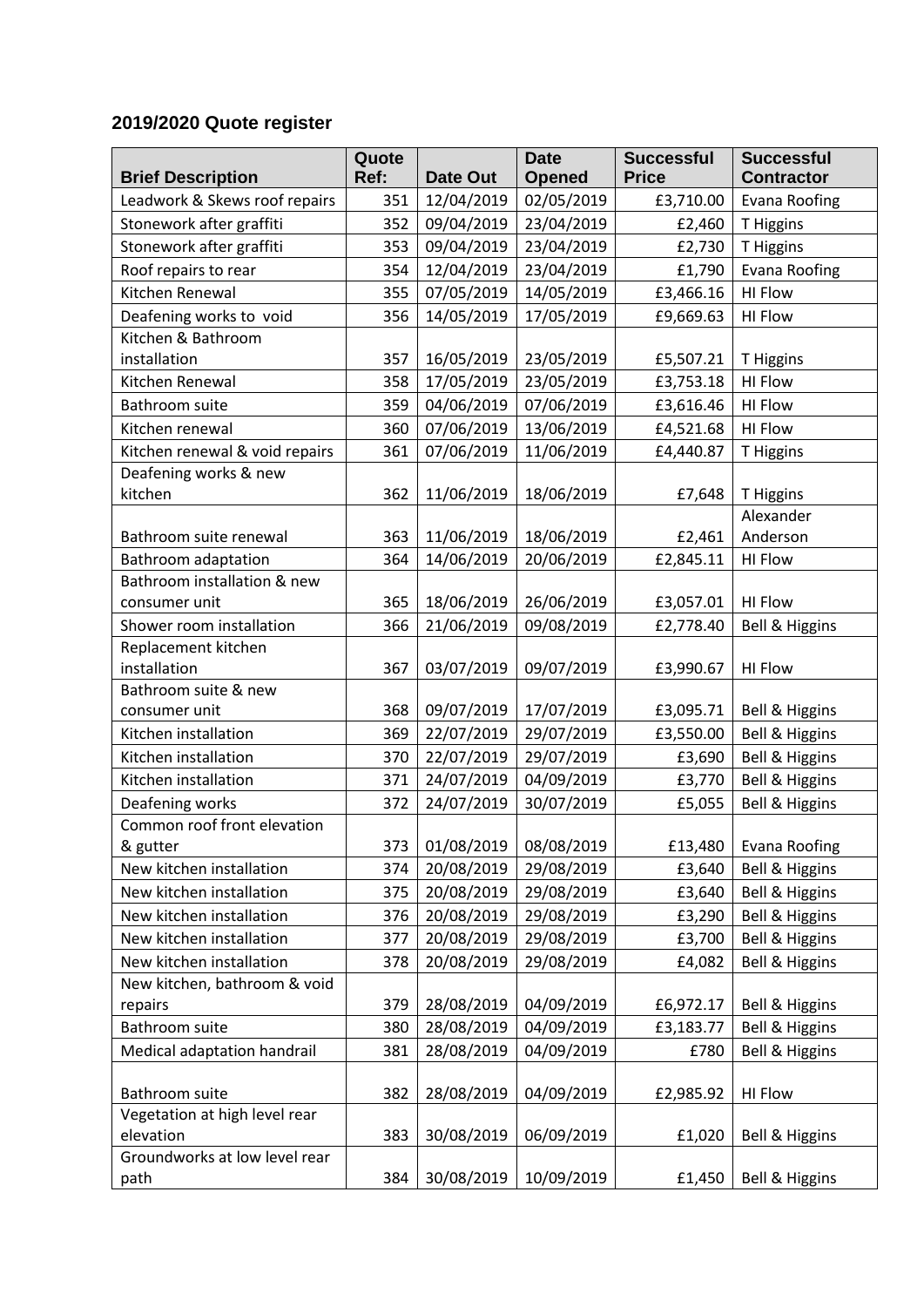|                                            | Quote |            | <b>Date</b>   | <b>Successful</b> | <b>Successful</b>           |
|--------------------------------------------|-------|------------|---------------|-------------------|-----------------------------|
| <b>Brief Description</b>                   | Ref:  | Date Out   | <b>Opened</b> | <b>Price</b>      | <b>Contractor</b>           |
| Common roof rear elevation &               |       |            |               |                   |                             |
| gutter                                     | 385   | 12/09/2019 | 19/09/2019    | £788              | <b>Priority Roofing</b>     |
| Bathroom suite renewal                     | 386   | 13/09/2019 | 19/09/2019    | £2,413.46         | <b>HI Flow</b>              |
| Bathroom suite renewal                     | 387   | 24/09/2019 | 04/10/2019    | £2,528.81         | Hi Flow                     |
| Large crack on internal close              |       |            |               |                   |                             |
| wall                                       | 388   | 17/09/2019 | 24/09/2019    | £1,020            | <b>Bell &amp; Higgins</b>   |
| Structural engineering survey              |       |            |               |                   | Charles Scott &             |
| & report                                   | 389   | 14/08/2019 | 20/09/2019    | £1,000            | Partners                    |
| Bathroom suite with shower                 | 390   | 23/09/2019 | 26/09/2019    | £2,558.31         | Bell & Higgins              |
|                                            |       |            |               |                   | Alexander                   |
| Bathroom/shower suite                      | 391   | 03/10/2019 | 18/10/2019    | £2,003            | Anderson                    |
| Kitchen, bathroom & void                   |       |            |               |                   |                             |
| works                                      | 392   | 09/10/2019 | 18/10/2019    | £8,383.83         | <b>Bell &amp; Higgins</b>   |
| Kitchen & alter gas pipes                  | 393   | 09/10/2019 | 18/10/2019    | £4,350            | Bell & Higgins              |
| Kitchen installation                       | 394   | 09/10/2019 | 18/10/2019    | £3,770            | Bell & Higgins              |
| Kitchen installation                       | 395   | 09/10/2019 | 18/10/2019    | £3,690            | Bell & Higgins              |
| Stone repairs front elevation              | 396   | 09/10/2019 | 07/11/2019    | £2,800            | Bell & Higgins              |
| Supply & fit kitchen                       | 397   | 10/10/2019 | 18/10/2019    | £2,880            | Bell & Higgins              |
|                                            |       |            |               |                   | Alexander                   |
| adaptation to bathroom                     | 398   | 10/10/2019 | 07/11/2019    | £3,702.00         | Anderson (SCO)              |
| Kitchen                                    | 399   | 29/10/2019 | 07/11/2019    | £3,785.11         | <b>HI Flow</b>              |
| <b>Common luminaries</b>                   |       |            |               |                   |                             |
| replacement                                | 400   | 30/10/2019 | 14/11/2019    | £6,375.00         | <b>Garring Electrics</b>    |
|                                            |       |            |               |                   | Alexander                   |
| Insurance works to bathroom                | 401   | 30/10/2019 | 14/11/2019    | £1,102.00         | Anderson (SCO)              |
| Repairs to external waste at<br>high level | 402   |            |               | £906.00           | Alexander                   |
|                                            |       | 30/10/2019 | 14/11/2019    |                   | Anderson (SCO)              |
| Stone repairs at rear elevation            | 403   | 31/10/2019 | 14/11/2019    | £1,180.00         | <b>Bell &amp; Higgins</b>   |
| Kitchen installation                       | 404   | 05/11/2019 | 14/11/2019    | £3,788.95         | <b>HI Flow</b>              |
| Replacement shower<br>enclosure etc        | 405   | 13/11/2019 | 07/02/2020    |                   | Alexander<br>Anderson (SCO) |
| Deafening works, kitchen                   |       |            |               | £3,725.00         |                             |
| install & void work                        | 406   | 15/11/2019 | 22/11/2019    | £10,682.73        | <b>Bell &amp; Higgins</b>   |
| Lighting install upgrade                   | 407   | 18/11/2019 | 26/11/2019    | £1,390.00         | <b>Totalis Solutions</b>    |
| Insulation works, post asb                 |       |            |               |                   |                             |
| removal works                              | 408   | 22/11/2019 | 29/11/2019    | £7,741.98         | <b>Bell &amp; Higgins</b>   |
|                                            |       |            |               |                   | Alexander                   |
| Bathroom adaptation                        | 409   | 05/12/2019 | 10/12/2019    | £4,457.00         | Anderson (SCO)              |
| Kitchen Installation                       | 410   | 05/12/2019 | 20/12/2019    | £5,440.00         | <b>Bell &amp; Higgins</b>   |
| Kitchen & bathroom                         |       |            |               |                   |                             |
| Installation                               | 411   | 05/12/2019 | 20/12/2019    | £7,958.00         | <b>Bell &amp; Higgins</b>   |
| Kitchen Installation                       | 412   | 11/12/2019 | 20/12/2019    | £3,320.00         | <b>Bell &amp; Higgins</b>   |
| Kitchen Installation                       | 413   | 11/12/2019 | 20/12/2019    | £3,530.00         | Bell & Higgins              |
| Lintel replacement                         | 414   | 12/12/2019 | 16/01/2020    | £1,735.00         | Ashgill Stone               |
| Kitchen Installation                       | 415   | 13/12/2019 | 20/12/2019    | £4,180.00         | Bell & Higgins              |
| Combined waste & Rainwater                 |       |            |               |                   | Alexander                   |
| pipe repairs                               | 416   | 13/12/2019 | 16/01/2020    | £1,256.00         | Anderson (SCO)              |